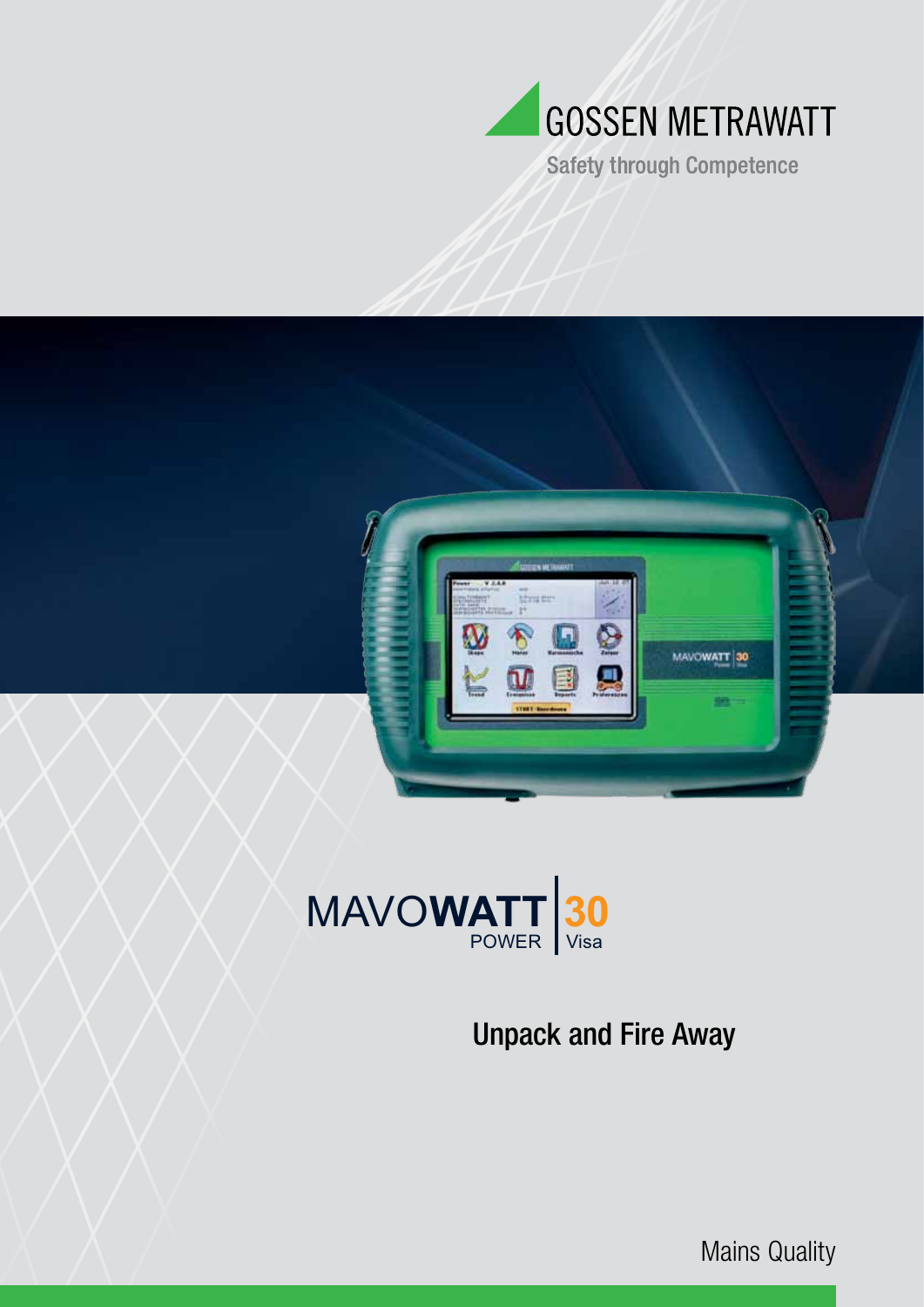### High Performance for Standard Applications

The MAVOWATT 30 three-phase mains disturbance analyzer unites basic functionality with a simple user interface.

The eight independent input channels are controlled via the touchscreen. Mains type is detected and a configuration is selected during automatic setup, and the instrument is immediately ready for use. The user can select length and type of data collection including troubleshooting, data logging and mains quality monitoring, as well as energy and

load distribution. The MAVOWATT 30 samples each signal at a rate of 256 values per period, can be equipped with optional RS 232, Ethernet or USB port and complies with currently valid standards.



EN50160 – Voltage characteristics of electricity supplied by public distribution networks IEC / EN 61000-4-7 – General guide on harmonics and interharmonics measurements and instrumentation, for power supply systems and equipment connected thereto IEC 61000-4-15 Flickermeter – Functional and design specifications IEC 61000-4-30, class A – Power quality measurement methods American standards IEEE 1159, IEEE 519 and IEEE1453 are fulfilled as well.



### Since: 10:34:32, Oct 02 0 **PQ Beport** Fremancy IX **DO Flore** Gear. **TELE**



### System Testing

Before connecting a new piece of operating equipment, the MAVOWATT 30 can be used to easily determine whether or not this is possible with the existing installation. The instrument is equipped with high performance functions for TRMS value triggering, acquisition of low and mid-frequency transients and trigger linking between channels. In this way, for example, it can be substantiated that uninterruptible power supplies function correctly. Real-time measurements during maintenance and initial start-up provide the user with information for fine tuning operating equipment.

#### **Troubleshooting**

The unique display panel at the MAVOWATT 30 provides immediate information regarding on-site mains quality. Numerous mains monitoring data are acquired, analyzed and displayed in colorcoded fields. Critical areas are highlighted in red, and can thus be quickly identified. Detailed information regarding troubleshooting can be queried by touching the screen, and helps to pinpoint the sources and exact causes of mains quality disturbances.

#### Energy Monitoring

Energy costs frequently make up the greatest portion of a system's operating costs. Savings of 10 to 40% per year can be achieved by reducing consumption during peak tariff periods, procuring energy-efficient operating equipment and selecting the right power utility. The MAVOWATT 30 is an outstanding tool for tracking energy and includes monitoring of consumption, load profiles, peak loads and making operations for large loads with the goal of reducing costs. Furthermore, energy costs can be easily traced and allocated to the appropriate processes or departments. And this is the basis for responsible use of valuable resources.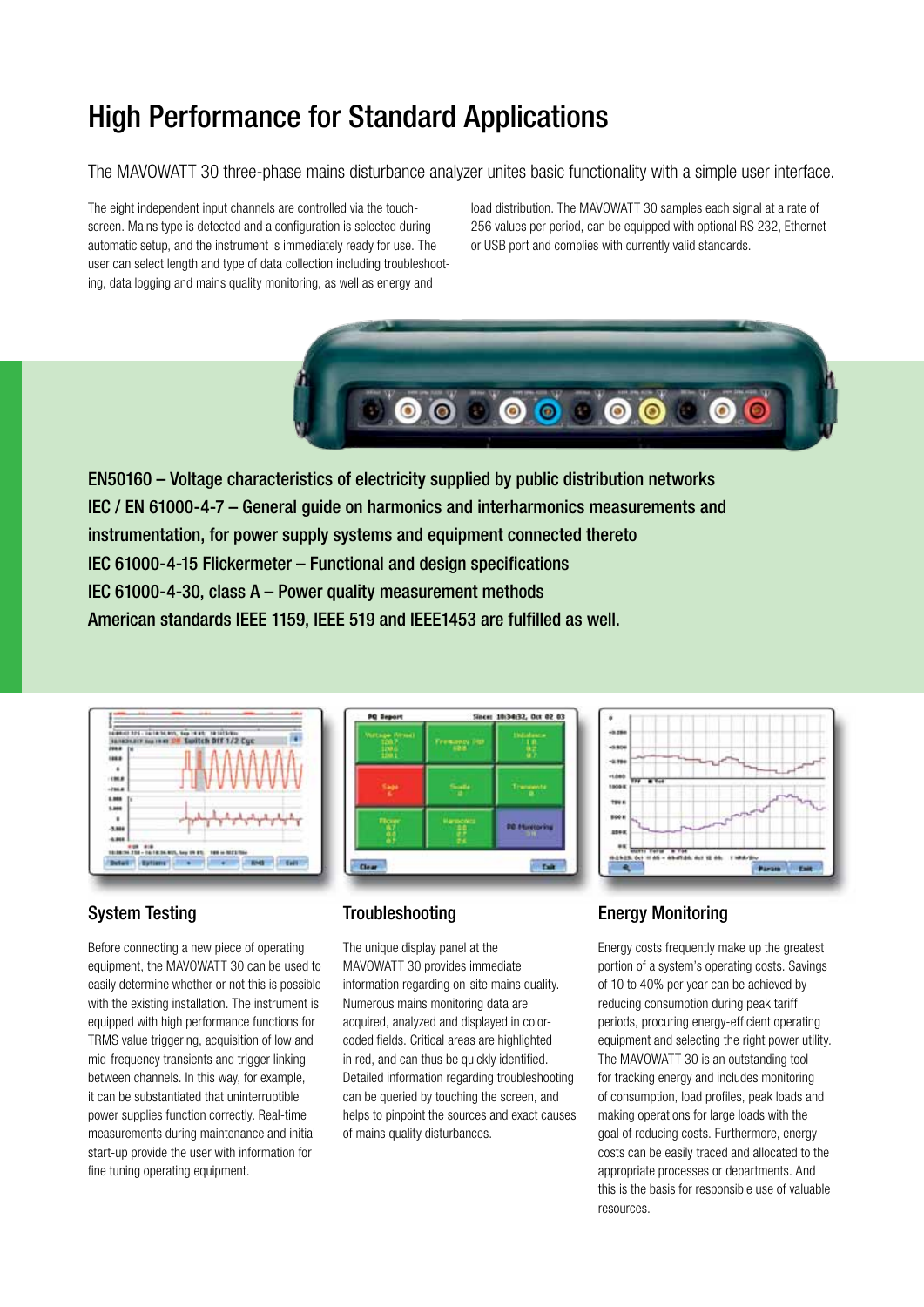- 8 differential inputs
- Certified to IEC 61000-4-30 class A
- **Unique operating concept with touch-screen**
- Automatic setup/detection of measurement type / mains type
- Automatic analysis/evaluation of measurement results in a matter of just seconds
- Automatic report generation with ultramodern PC software



Measurement data are displayed in real-time in oscilloscope, multimeter and event views, and as a frequency spectrum or phasor diagram. By touching the screen with a finger or the entry wand, data can be viewed and the display can be zoomed in on detected disturbances in order to obtain further details and an automatic events description. Measured values saved to the memory card can be transferred to a computer for evaluation, analysis, visualization and reports generation with market-leading Dran-View software.



#### **Harmonics**

Power electronics, which are used more and more commonly in air conditioning systems, computers, office machines, control and drive technology, as well as in production systems, generate harmonics on the one hand, and are sensitive to them on the other. And harmonics do indeed cause small, usually imperceptible power fluctuations which add up to considerable damage in the long-term. Current harmonics emitted from a single source can cause interference throughout the entire network, without the network being affected itself. The MAVOWATT 30 acquires detailed harmonics, interharmonics and subharmonics for effective troubleshooting of complex problems which are caused by these events.



#### **Flicker**

Starting up arc furnaces, big induction machines and other large loads which generate continuous current surges causes a mains disturbance event known as flicker. Flicker typically occurs in systems which are relatively smooth in comparison with the power required by the load, in combination with considerable, short-term current fluctuations. The MAVOWATT 30 acquires flicker which is perceived by the user as light fluctuation in accordance with IEC/EN 61000-4-15.



#### Mains Quality Monitoring

The MAVOWATT 30 was developed in compliance with the strictest mains quality standards including EN 50160, IEC 61000- 4-30 class A and IEEE 1159. A statistical overview is generated in order to quickly check for adherence to international standards regarding supply power quality, and to evaluate mains quality. In no time at all, the MAVOWATT 30 provides a snapshot of more than 13 key parameters including asymmetry, voltage fluctuation and harmonics.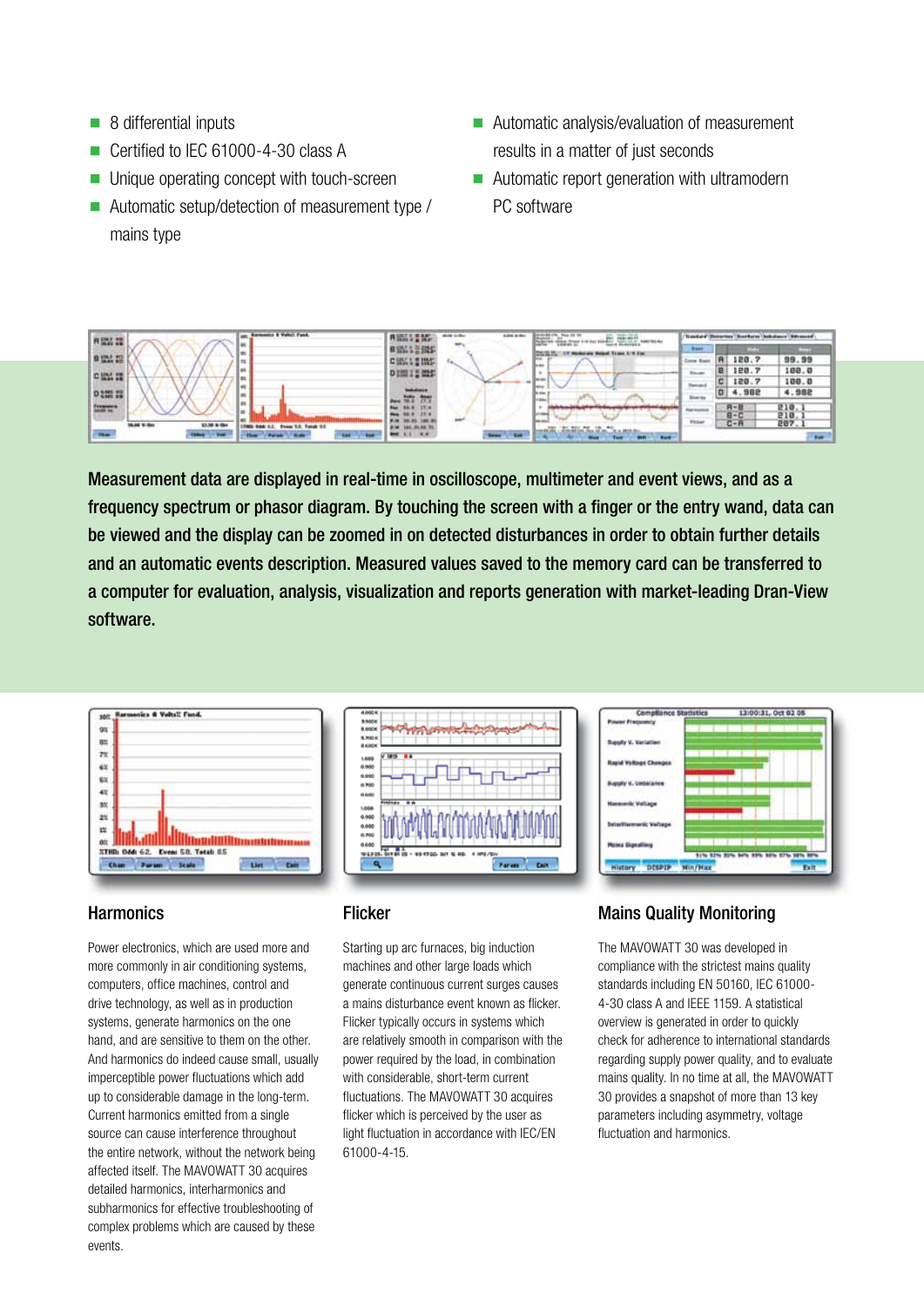## The Industry's Leading Software Tool for Mains Management

#### Dran-View® 6

Dran-View is a Windows based software package which makes it possible for mains quality experts to observe and analyze mains monitoring data quickly and easily. It's very easy to use, includes automated functionality and unites powerful analytical capabilities and adaptable

options, in order to fulfill the requirements of each and every user. Dran-View is used successfully by thousands of customers around the world, and has evolved into the industry's leading mains management software tool.

- Intuitive, easy to handle user interface  $$ delivers quick results, even for first-time users
- $\blacksquare$  Optimized for speed and large volumes of data  $\blacksquare$ fully exploits available computing power
- **Measured and calculated parameters are** sorted into various categories – easy searching for, and selection of, data
- **Explanatory texts in several languages** supports graphic displays
- **Simple dragging and zooming of** diagrams with rotatable graphic axes – precise pinpointing of problems and quick help
- Flexibility throughout the entire package  $$ adjustable, customer-specific appearance and performance

#### Evaluation



#### Automatic Evaluation

Simple wizards transform data into professional, easy to understand reports. Dran-View automatically detects the type of measurement, e.g. inrush current or errors recording, and selects the appropriate graphics and reports for distribution.



Diagrams, data lists and standards can be adapted to individual needs with more than 20 different report options. Options include fixed or user-defined time graphs, ITICs, worst-case summaries and more. It's even possible to enter one's own standards. A simple click identifies each report for future use.

#### Editing Reports

Dran-View includes an integrated text editor by means of which images and texts can be easily inserted, events can be deleted, diagrams can be reorganized and report layout can be customized. The camera function in the Enterprise version makes it possible to insert photos, tables and waveforms into reports.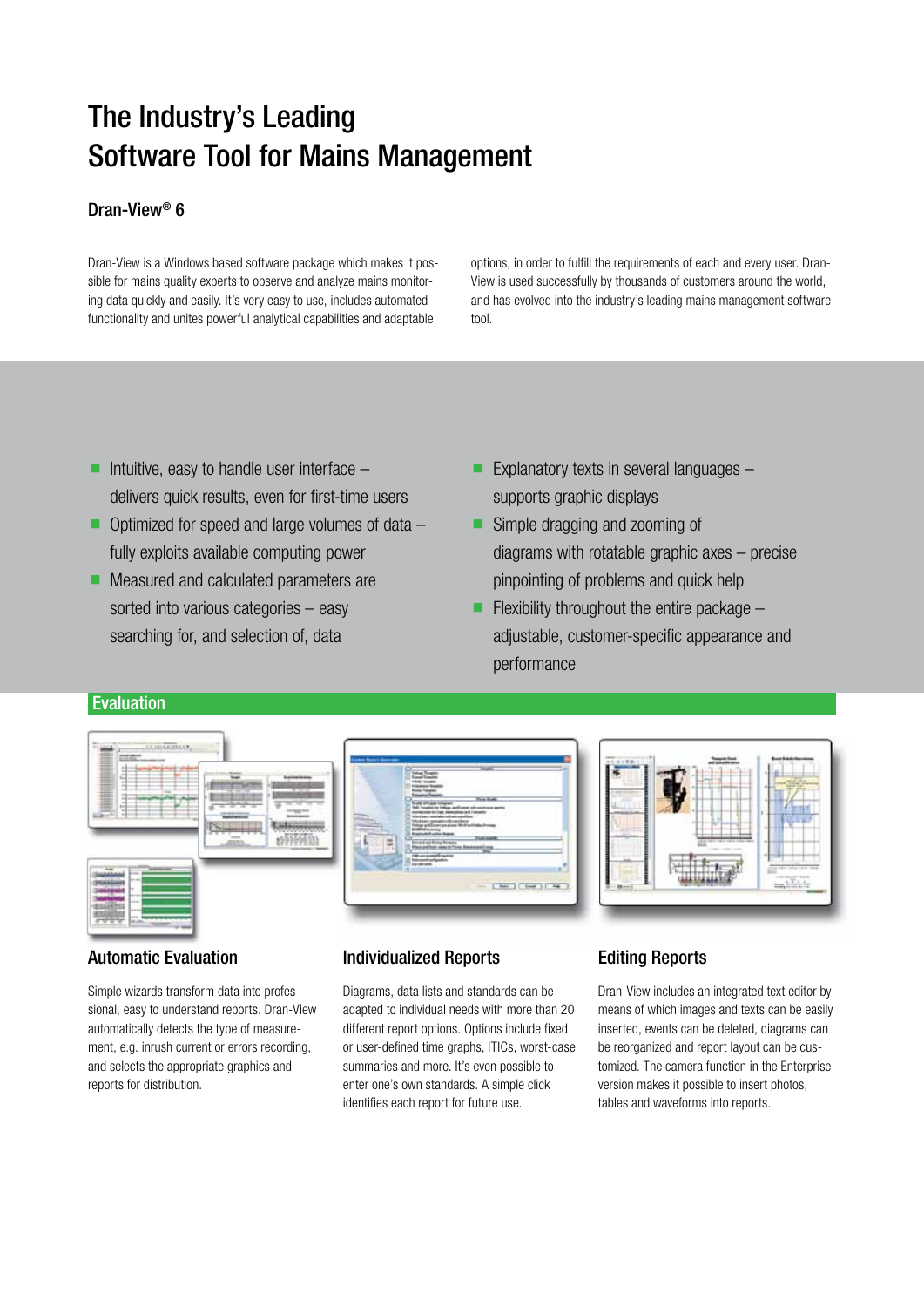

- **Unique analysis support with simulator for** harmonics and separate scaling of voltage, current and power harmonics
- $\blacksquare$  Rescue kit for correcting time stamps, reversing the measuring probes, changing incorrect connection types and modifying scaling factors without having to gather data all over again.
- Export from any data source to PQDIF format (IEEE 1159.3), and Dran-View Enterprise can even import COMTRADE files from contactor relays
- Two versions: Pro for standard users and Enterprise for advanced experts

#### **Visualization**



#### Triple Windows

Events, time graphs and waveforms are displayed simultaneously and interactively for quick diagnosis of mains quality problems. If the mouse pointer is moved over an event, further details appear, or access to other channels is enabled.

#### Comparing Locations

Dran-View Enterprise allows for simultaneous display of several different locations or instruments in a single diagram, allowing for comparison of different locations or times.

#### Customized Views

Diagram, object, range, location and other exclusive tools make it possible to put together graphics which have been customized for specific projects. More than 50 available options include zoom, drag&drop, range marking, harmonics scaling and removal of events.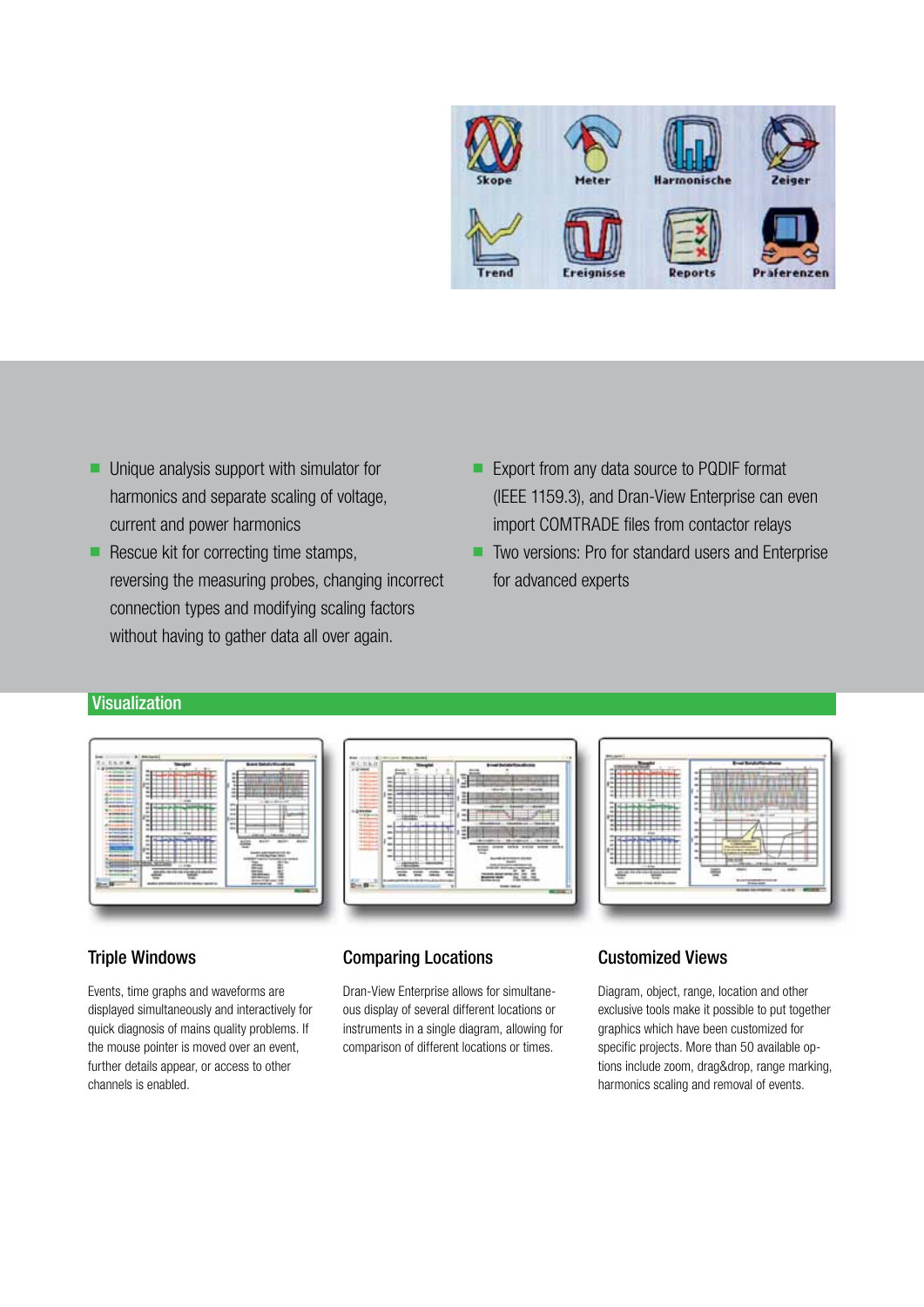#### Analysis



#### Categorized Events

The toolbar in the Dran-View work space not only categorizes all mains quality events, it can also display data chosen by means of filtering, selection, sorting, branching or userspecific searches. Formulas are even available for calculations between different measuring locations.



#### Various Data Formats

Any data source can be exported in PQDIF format in accordance with IEEE 1159. Even COMTRADE files for contactor relays and text tables with waveforms or trends can be read in with Dran-View Enterprise.

### Harmonics Tools

In addition to the unique harmonics simulator, Dran-View now includes a calculator for harmonics and curve charts which calculates moving averages, harmonics, power and symmetry components.

It's the perfect tool for analyses which deal with starting up generators and making operations.

#### DRAN-VIEW® 6 PROFESSIONAL

- Simple user interface
- Super-fast file conversion
- Supports large data files
- **Efficient data compression**
- Rotatable axes in graphics, zoom, drag&drop etc.
- **Unlimited undo/redo function**
- Integrated text editor
- **Measurement type dependent, automatic or** user-specific reports generator
- $\blacksquare$  Style sheets for uniform formatting
- $\blacksquare$  Time, waveform, amplitude duration and DFT graphs
- $\blacksquare$  Rescue kit (data repair)
- Separate scaling for voltage, current and power
- Automatic updates via the Internet

### DRAN-VIEW® 6 ENTERPRISE – everything included in the PROFESSIONAL version plus:

- Displays and reports for multiple measuring locations – simultaneous presentation of numerous data sets
- $\blacksquare$  Mathematical formulas for multiple measuring locations
- Advanced modules for generating reports
- Drag&drop user interface
- Individualized toolbars, menus and hot keys
- Data removal
- Texts fields allocated to data points in the diagrams
- Calculation of time graphs and harmonics from waveforms
- **Insertion of figures and photos**
- **Import of COMTRADE files** (incorporation of contactor relay data)
- $\blacksquare$  Import of mains quality data from texts/tables
- Snapshots for printer queues or restoring a previous program status
- $\blacksquare$  Improved DFT functions for selection and analysis of harmonics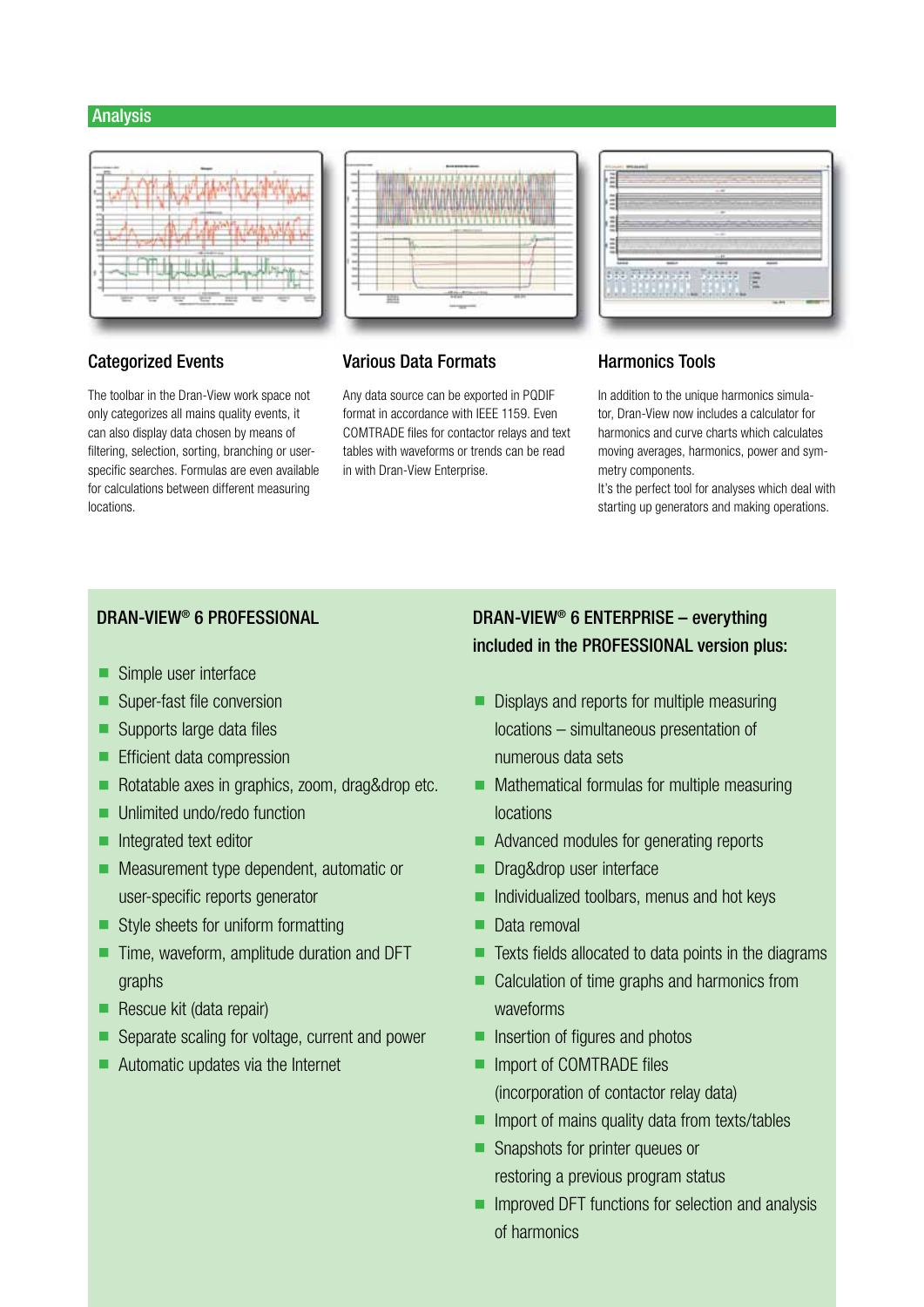## Technical Data

#### Measured Parameters

- 4 differential voltage inputs, 1 to 600 V<sub>TRMS</sub>, AC/DC,  $\pm$  0.1% rdg.  $\pm$  0.05% of the range, 256 samples per period, 16 bit ADC
- 4 inputs for current sensors, 0.1 to 6000 A<sub>TRMS</sub> depending on sensor, AC/DC, 0.1% rdg. + CTs, 256 samples per period, 16 bit ADC
- Frequency range: 45 to 65 and 15 to 20 Hz
- $\blacksquare$  Phase lock loop standard PQ mode

#### Monitoring / Compliance

- EN50160 electrical supply quality / IEC 61000-4-30 class A / IEEE 1159
- **E** Long-term monitoring / continuous data logging with min., max. and mean values

#### Mains Quality Trigger

- $\blacksquare$  Period by period analysis
- RMS values in  $1/2$  period steps
- L-L, L-N, N-PE changes in RMS values: voltage dips, overvoltages, voltage interruptions
- RMS value recordings for voltage and current / waveform recordings
- 30 pre-cycles and 100 post-cycles
- Low and medium frequency voltage/current transients
- **Parameters for evaluating harmonics**
- $\blacksquare$  Trigger link for voltage and current channels
- Characterization of RMS value events per IEC / EN 61000-4-30 or IEEE 1159

#### Distortion / Power / Energy

- W, VA, VAR, TPF, DPF, consumption, energy etc.
- $\blacksquare$  THD / harmonic spectrum (U, I, P), interharmonics TID / interharmonic spectrum (U, I) up to 63<sup>rd</sup> per IEC / EN 61000-4-7
- Flicker Pst, Plt, floating Plt per IEC / EN 61000-4-15
- Crest factor, K factor, transformer derating factor, telephone interference factor
- Asymmetry (max. deviation from RMS values) and sequence components

#### Available Languages

- German English French Italian Spanish Swedish Finnish Chinese (simplified) Chinese (traditional)
- Japanese Korean

#### General Technical Data

- Dimensions (H x W x T): 203 x 300 x 64 mm, weight: approx. 1.9 kg
- Operating temperature: 0 to +50° C, storage temperature: -20 to +55° C, atmospheric humidity: 10 to 90%, no condensation
- System clock with quartz movement, resolution: 1 second
- Power pack / charger: 90 to 264 V AC, 47 to 63 Hz
- Display: color LCD touch-screen
- Memory options (one is required): special compact flash card, 32 to 256 MB, interchangeable

| <b>MAVOWATT 30 Set 1</b> | • MAVOWATT 30 basic device<br>Measurement cable set<br>$Battery + charge$<br>Compact flash<br>Three TR-2500A current clamps (10 to 500 A)<br>Dran View Pro software<br>• Carrying pouch<br>Condensed instructions (German)<br>• Operating instructions (English) |
|--------------------------|------------------------------------------------------------------------------------------------------------------------------------------------------------------------------------------------------------------------------------------------------------------|
| MAVOWATT 30 Set 2        | Same as set 1 but with:<br>$\blacksquare$ Three TR-2510A current clamps (1 to 10 A)                                                                                                                                                                              |
| MAVOWATT 30 Set 3        | Same as set 1 but with:<br>■ Three DRANFLEX 3K24 current sensors (300 / 300 A)<br>• RR/PS/4EU mains power pack                                                                                                                                                   |